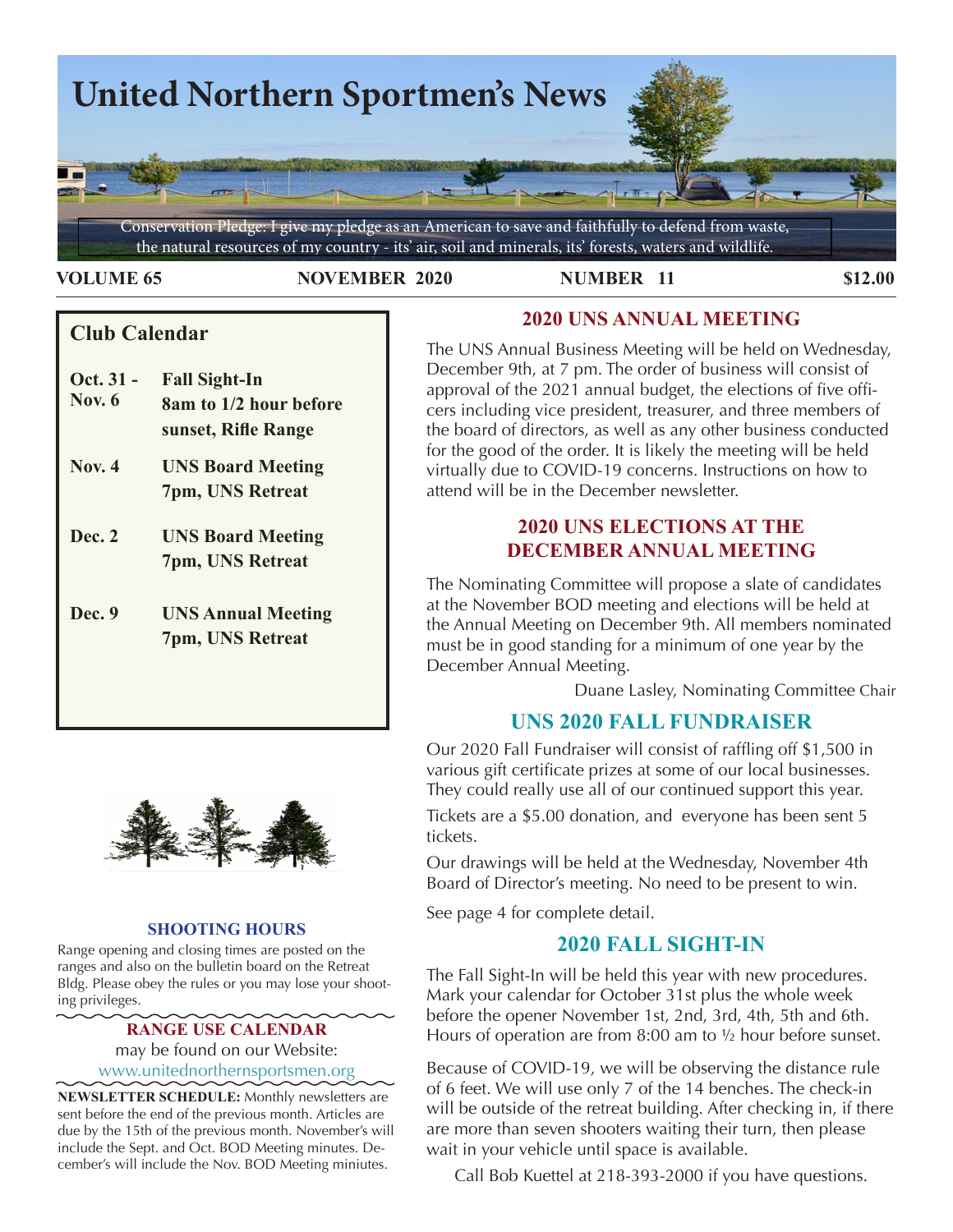## **UNS BOARD OF DIRECTORS MEETING MINUTES SEPTEMBER 1, 2020**

**Call to Order:** by President Tom Wasbotten at 7:04 pm. Conservation Pledge.

**Board members present:** Tina Sund, Bob Kuettel, Tom Wasbotten, Duane Lasley, Judy Foy, Gene Shaw, Vickie Jensen, Lance Parthe and Cody Privette.

**Excused Officers:** John Bathke, Mike Foy, Kyle Berg, Lance Haavisto and Dan Smestad. **Members Present:** Eric Hansen **Correspondence:** Wildwoods Donation Request, CLP Annual Meeting, Second Harvest Donation Request, and Gnesen Township Newsletter .

**Motion** to approve the agenda was moved, seconded and carried (M/S/C).

**Minutes** were read and motion to approve the minutes from the August 5th BOD meeting (M/S/C).

**Treasurer's Report - Tina Sund:** As of 8/31/2020. Bernicks Bill was for 179.65. Discussion followed. Motion made to approve the Treasurer's Report and pay the bills (M/S/C).

**Membership Secretary's Report- Tina Sund:** 1,778 current members; Member renewals: 92 singles and 53 combos.

61 second notices were sent.

## **Committee Reports:**

 **Web Master – Eric Hansen:** Updates of range reservations on website and Facebook page. Will update with sight-in dates. **Newsletter Editor – Sue Bathke:** Sue not present.

**Incident Report – Bob Kuettel:** We had a large group for the MNDNR field classes. Things were a bit out of control and unorganized.

**Facilities Committee – Bob Kuettel:** Steve Holt has a class on 9/3 with the retreat and pistol range reserved. Ranges are closed for labor day weekend. 9/21 & 9/22 the border patrol has the rifle range reserved 8am to 12pm. Have an issue with dead trees. Had to fix the shower. Somebody pulled the faucet out of one of the showers. Discussion followed. Motion made to close the showers the day after Labor Day (M/S/C).

**Grants Committee – Gene Shaw:** Nothing new to share. UMD will not be having their shooting class.

**Volunteer Committee – Dan Smestad:** Dan not present.

**Finance Committee – Tom Wasbotten:** We did meet on a number of topics.

**Communications Committee – Tom Wasbotten:** We will spend some time over the off season to rewrite some of the facility rules and regulations.

## **OLD BUSINESS:**

**Umbrella Liability & Property Insurance Update/Property Appraisal – Tom Wasbotten/Dan Smestad:** Dan reached out to some appraisers and awaiting a response. Have not heard back from the insurance company.

**Fall Sight In – Bob Kuettel:** Bob gave an update on the Fall Sight in event and the COVID19 response. We will only use every other bench.

**Fall Fundraiser – Tina Sund:** Tina gave an overview of the Fall Fundraiser raffle prizes. Decided on using gift certificates for raffle prizes this year.

**Mice Issue In Garage – Tom Wasbotten:** Tom gave overview of the mice/rat issue in the garage. Jon Polecheck set some traps first. Pat Dodge cleaned the droppings with a vacuum cleaner. Will be an ongoing problem.

**Local Donation Requests – Tom Wasbotten:** Tom gave overview of the ongoing discussion about local donation requests. Will decide at the October meeting for the donations.

#### **NEW BUSINESS:**

**Budget Planning for 2021 – Tina Sund:** Tina gave an overview of the need to put together a budget for 2021. Will need to propose a budget for 2021 after the October meeting before the November meeting.

**2020 Elections Nominations Committee – Tom Wasbotten:** Vice President, Treasurer, and three BOD positions are open for re-election this year. We need to form a nominating committee.

**UNS Newsletter Calendar & Interval – Tom Wasbotten:** The newsletter may work better if there was an annual calendar of topics. Work in progress. We are considering having the newsletter every other month. Motion made and 2nd to only publish the newsletter every other month through the end of year. Discussion followed. Revised motion made and 2nd to combine the September/October Newsletter and have a separate November and December newsletter. Discussion followed (M/S/C).

**2021 UNS Ice Fishing Contest – Tom Wasbotten:** Tom gave an overview of a call from Dan Woollett checking on the status of planning the Ice Fishing Contest. Discussion followed about possibly not hosting the event. Discussion followed. Motion made & 2nd to not host the 2021 UNS Ice Fishing Contest. Discussion followed (M/S/C).

**Misc Items – Jon Polecheck:** Some of the shrubs that were planted by the Boyscouts are Hazlenut. Gave overview of protecting the plastic tables from hot items and protecting milkweed.

#### **Members Sick or in Distress:** Mike Foy

**Adjournment:** Motion to adjourn at 8:31 pm (M/S/C). Respectively submitted by Cody Privette, Secretary. Next BOD membership meeting is on October 7th, 7pm at the retreat.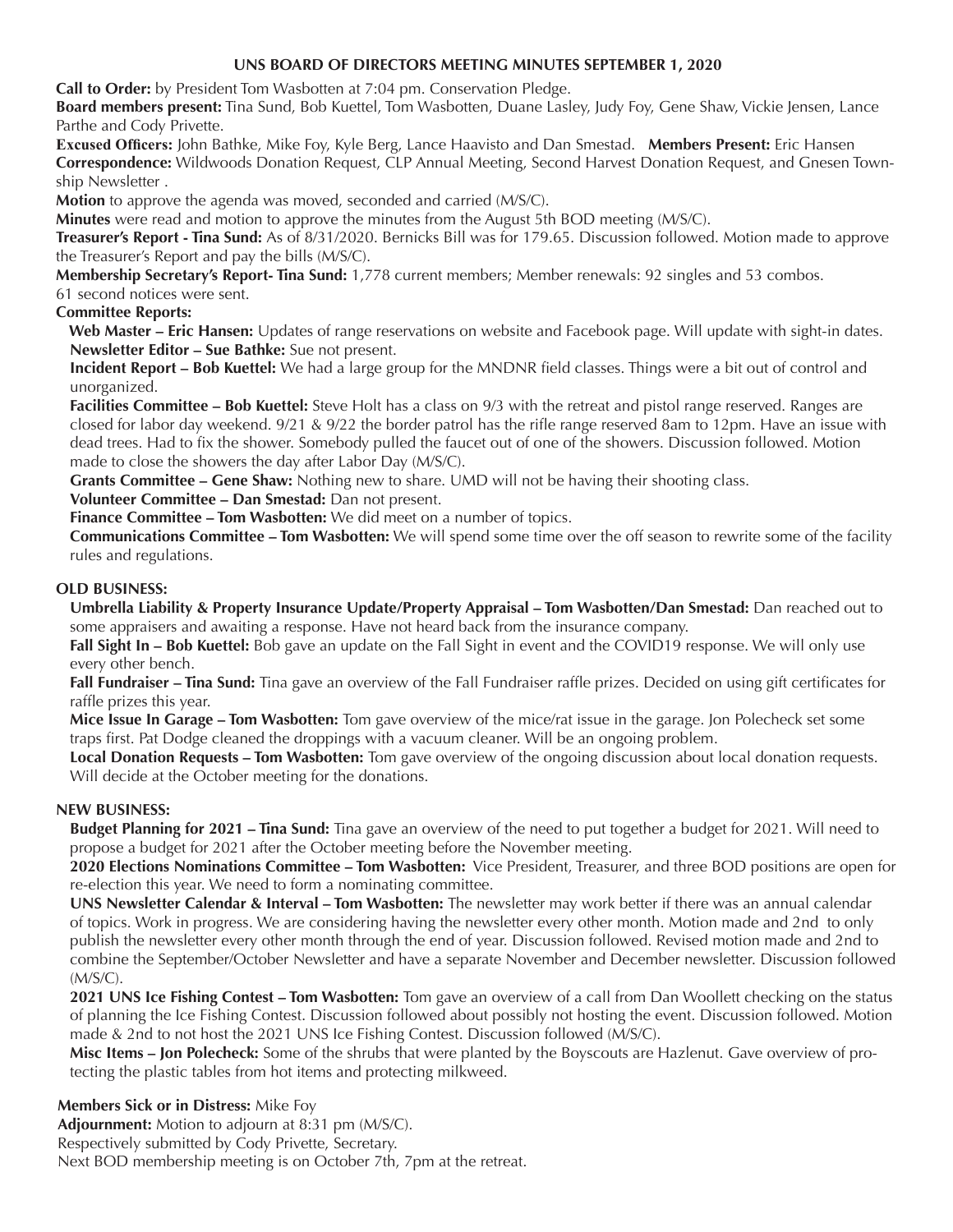## **UNS BOARD OF DIRECTORS MEETING MINUTES OCTOBER 7, 2020**

**Call to order:** by President Tom Wasbotten at 7:02 pm., Conservation Pledge

 Privette, John Bathke, Kyle Berg, Dan Smestad, Duane Lasley **Roll call of officers:** Tina Sund, Bob Kuettel, Tom Wasbotten, Gene Shaw, Vickie Jensen, Lance Haavisto, Lance Parthe, Cody

**Members Present:** Sue Bathke, Eric Hansen

**Excused Officers:** Mike Foy, Judy Foy

**Correspondence:** Gnesen Township Newsletter

**Agenda additions:** Motion to approve the agenda with the new additions (M/S/C).

**Reading of Minutes:** From the September 2nd Board of Directors meeting. Motion made to accept the minutes (M/S/C).

**Treasurer's Report:** Tina Sund as of 9/30/20: Motion made to approve and pay bills (M/S/C).

**Membership Secretary's Report:** Tina Sund as of 9/30/20: current membership is 1796 With 83 individual & 36 family new memberships, 38 2nd notices sent out.

## **Committee Reports:**

**Webmaster – Eric Hansen:** Range Reservations and Facebook updated.

**Newsletter – Sue Bathke:** 10/15 is the deadline for this month. There is a spreadsheet to share with results from 1 year of the newsletter. Discussion followed about November and December newsletters..

**Incident Reports – Bob Kuettel:** Somebody has been dumping garbage behind garage and stealing fire wood. There were three incidents of shooting before 8am.

**Facilities Committee – Bob Kuettel:** We are going to have to redo the backstop on the pistol range and 25 yard rifle range. Lance Parthe: Repair of the camp host building postponed until spring. We built the AED enclosure and it will be installed this week. Tom Wasbotten: We normally discuss the snow removal contract this time of year. Anticipate using the same vendor as last year. Bob will follow up on leads of members interested in snow blowing. Motion made to maintain plowing to the 2nd driveway and garage. Discussion followed. (M/S/C)

**Range and Grounds Calendar – Bob Kuettel:** Range Officer refresher training 10/10. US Border Patrol 10/19 &10/20. Sight in days 10/17,10/18,10/24,10/25, and 10/31 – 11/6 on the rifle range.

**Grants Committee – Gene Shaw:** MNDNR has shooting range, conservation, and invasive species grants that we may be eligible for.

**Volunteer Committee – Dan Smestad:** Updated the volunteer sheets that have been turned in as of 10/4.

**Finance Committee – John Bathke:** We met, items to discuss are on the agenda.

**Communications Committee – John Bathke:** We have not met yet. Will meet soon.

## **OLD BUSINESS:**

**Umbrella Liability & Property Insurance Update/Property Appraisal:** Dan Smestad: Have been working with a company to get a property appraisal for insurance. Discussion followed about issues getting an appraisal. Tom Wasbotten: Gave an update on an additional \$1M umbrella liability policy. Motion made to renew our annual policy including the updated umbrella liability policy. The liability policy costs an additional \$1,520 (M/S/C).

Fall Sight In - Bob Kuettel: Everybody will be required to wear a mask.

**Fall Fundraiser – Tina Sund:** Tickets are bundled up and mailed out. 90 tickets in so far in the mail and 35 more envelopes with about \$1300 sold. 28 different gift certificates.

**Local Donation Requests – Tom Wasbotten:** We have five donation requests so far. Finance committee has a recommendation on what to donate to each group. MN Conservation Federation \$500, Second Harvest Food Bank \$100, Bob's Bike Drive c/o Marine General \$500, Wildwoods \$500, and St Louis County Rescue Squad \$500. Motion to approve the recommendation (M/SC).

**Nominations Committee for 2020 Elections – Duane Lasley:** Cody Privette volunteered for the fourth position. Lance Haavisto was nominated for the fifth position. We have candidates for each of the open positions but will take nominations of anyone else who wants to put their name on the ballot.

#### **NEW BUSINESS:**

**Budget Planning for 2021 – Tina Sund:** Tina gave overview of the budget planning sheets for 2021.

**UNS Campground Regulation/Off Season Issues – Tom Wasbotten:** I have asked the Communications Committee to rewrite the regulations for the campground. Discussion followed about campers overstaying on site in the off season. Motion made to set a deadline of Friday October 23rd for both parties to be removed from the property. Motion 2nd. Discussion followed. Motion made & 2nd to amend the motion to set the deadline to 10/16 due to safety concerns with the sight-in days event. Motion made to amend the motion to enforce the temporary recreational camping provision in our rules and safety considerations for sight-in event. Motion 2nd. 2nd amendment carried, 1st ammendant carried, main motion as amended carried. Motion made to shut off the electricity to the campsites on 10/16. Discussion followed. Motion made to turn on the electricity for a pre-arranged deer hunting group, Motion 2nd; Amendment carried, Main motion as amended, carried.

**Semi Virtual Meeting – Tom Wasbotten:** Tom gave overview of possibly setting up a virtual meeting. Discussion followed. **Members sick or in distress:** Mike Foy

**Adjournment:** Motion to adjourn at 9:28pm (M/S/C).

Respectfully submitted by Cody Privette, Secretary. Next meeting is the BOD mmbership meeting is 11/4 at the retreat.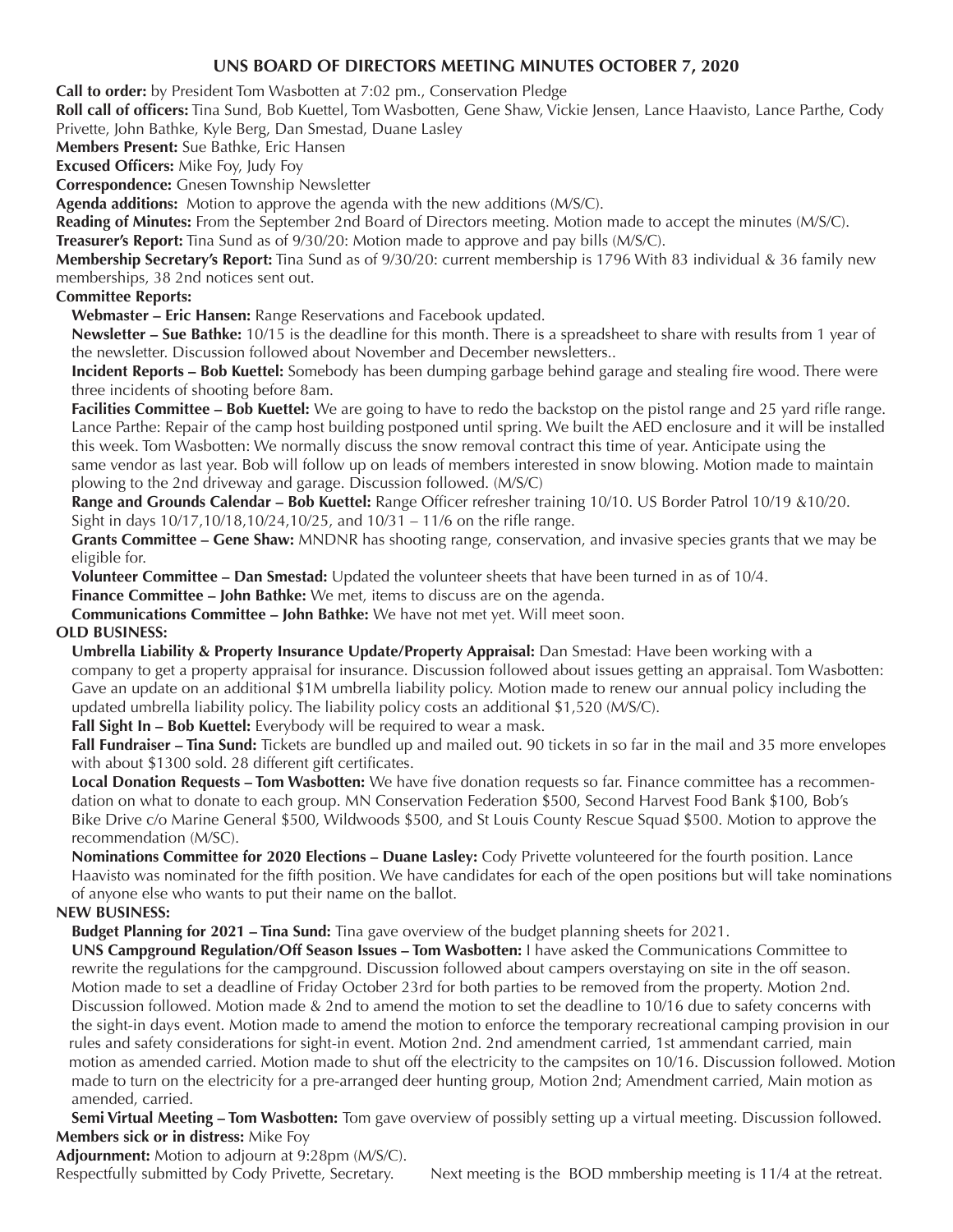## **UNITED NORTHERN SPORTSMEN'S 2020 FALL FUNDRAISER**

With the COVID-19 pandemic, we needed to rethink our Fall Fundraiser event this year. The last two years we held our event during the Sight-In with a Gun Raffle. Due to restrictions we are unable to do the Gun Raffle this year.

Our 2020 Fall Fundraiser will consist of raffling off \$1,500 in various gift certificate prizes at some of our local businesses. They have helped support UNS in the past with their donations to us during our club events over the years (Marine General, Chalstrom's, Fisherman's Corner, Outdoor Advantage, RJ's Sport & Cycle, Duluth Lawn & Sport, and more). As some of these businesses were shut down during the pandemic, they could really use all of our continued support this year.

Tickets will be a \$5.00 donation, and we will be sending everyone 5 tickets. Please try to sell them in your social distance sort of way to your family, friends, coworkers or by buying them all yourself. If every member committed to buying and selling these tickets, we would be well on our way to funding the fabulous events that so many people have enjoyed and expect.

Our drawings will be held at the Wednesday, November 4th Board of Director's meeting. No need to be present to win.

Thank you for your continued support in our club.

# **UNS ANNUAL ICE FISHING CONTEST 2021 CANCELED:**

The United Northern Sportsmen's 68th Annual Ice Fishing Contest will NOT be held in 2021. Normally this popular event is held in late January. Due to ongoing concerns with the COVID pandemic the event has been canceled. This is our oldest fundraiser and our intent is to hold this event again in 2022.

# **E-MAIL ADDRESSES WANTED**

Did you know that the emailed version of the newsletter is different? It usually contains an additional article and links to expanded articles found on various websites as well as the link to the UNS website.

We are half way toward our goal of 95% participation in emailing out all our of the communications via email. This allows us to increase the content of our newsletter as well as a more efficient way to communicate with the membership in a timely and eco-friendly way. After all - we are a conservation club!

So the next time you renew your membership, or even tomorrow, please let us know your email address. Emails may be sent to Duane Lasley, duanellasley@gmail.com.

# **MINNESOTA DNR STATEMENT REGARDING USFWS DECISION TO REMOVE THE WOLF FROM THE ENDANGERED AND THREATENED SPECIES LIST**

The Minnesota Department of Natural Resources (DNR) is aware of the U.S. Fish and Wildlife Service's (USFWS's) decision, announced on October 29th, to remove the wolf from the federal endangered and threatened species list throughout the United States. Prior to this action, the wolf in Minnesota was federally listed as threatened. In our July 2019 comments on the USFWS's then-proposed delisting, we concluded "all evidence indicates that the gray wolf population in Minnesota has recovered" and federal protection under the Endangered Species Act is no longer warranted in the state. We simultaneously recognized, however, that the situation in Minnesota is not representative of the wolf's status elsewhere and noted that "a blanket delisting across the United States may not be warranted." This continues to be our position with respect to the federal listing status of the wolf, both within and beyond Minnesota.

Equally important is the question of how we manage wolves in Minnesota. Our management includes an extensive and sophisticated monitoring program, conducted in cooperation with federal and tribal partners, that gives Minnesota some of the very best data available to inform our wolf management. The DNR's management of wolves is guided by a wolf management plan that reflects our commitment to maintaining a biologically healthy wolf population in Minnesota across suitable wolf range, while also addressing conflicts between wolves and humans. We have used this plan since 2001 to actively and effectively manage Minnesota's wolf population, both during times when the wolf was federally protected and times when it was not.

[Click here for the complete article and more on this subject.](https://www.dnr.state.mn.us/wolves/wolf-plan.html)